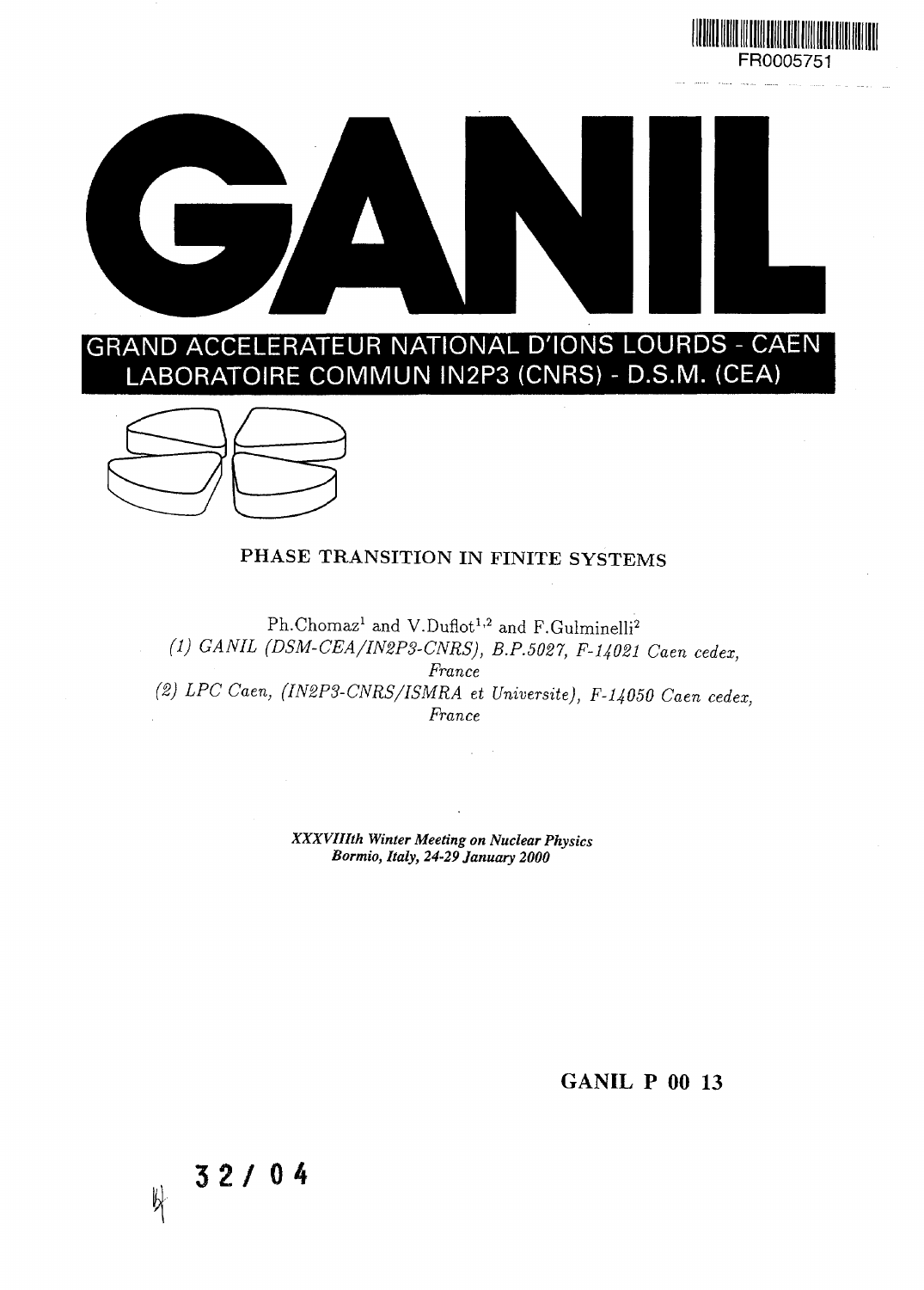

#### **PHASE TRANSITION IN FINITE SYSTEMS**

 $\rm Ph. Chomaz^1$  and  $\rm V. Duflot^{1,2}$  and  $\rm F. Gulminelli^2$ *(1) GANIL (DSM-CEA/IN2PS-CNRS), B.P.5027, F-U021 Caen cedex, France (2) LPC Caen, (IN2P3-CNRS/ISMRA et Universite), F-14050 Caen cedex, France*

#### **Abstract**

The general problem of the definition of a phase transition without employing the thermodynamical limit is addressed. Different necessary conditions are considered and illustrated with examples from different nuclear and general physics phenomenologies.

# 1 Introduction

Phase transitions are universal properties of matter in interaction. They have been widely studied in the thermodynamical limit of infinite systems. However, in many physical situations this limit cannot be accessed and so phase transitions should be reconsidered from a more general point of view. This is for example the case of matter under long range forces like gravitation[1]. Even if these self gravitating systems are very large they cannot be considered as infinite because of the non saturating nature of the force. Other cases are provided by microscopic or mesoscopic systems built out of matter which is known to present phase transitions. Metallic clusters can melt before being vaporized[2]. Quantum fluid may undergo Bose condensation or super-fluid phase transition[3]. Dense hadronic matter should merge in a quark and gluon plasma phase[4] while nuclei are expected to exhibit a liquid -gas phase transition[5]. For all these systems the experimental issue is how to characterize a possible phase transition in a finite system. In this paper we will present new results and ideas about the theoretical definition of phase transitions in finite systems as well as experimental observables which may allow their identification.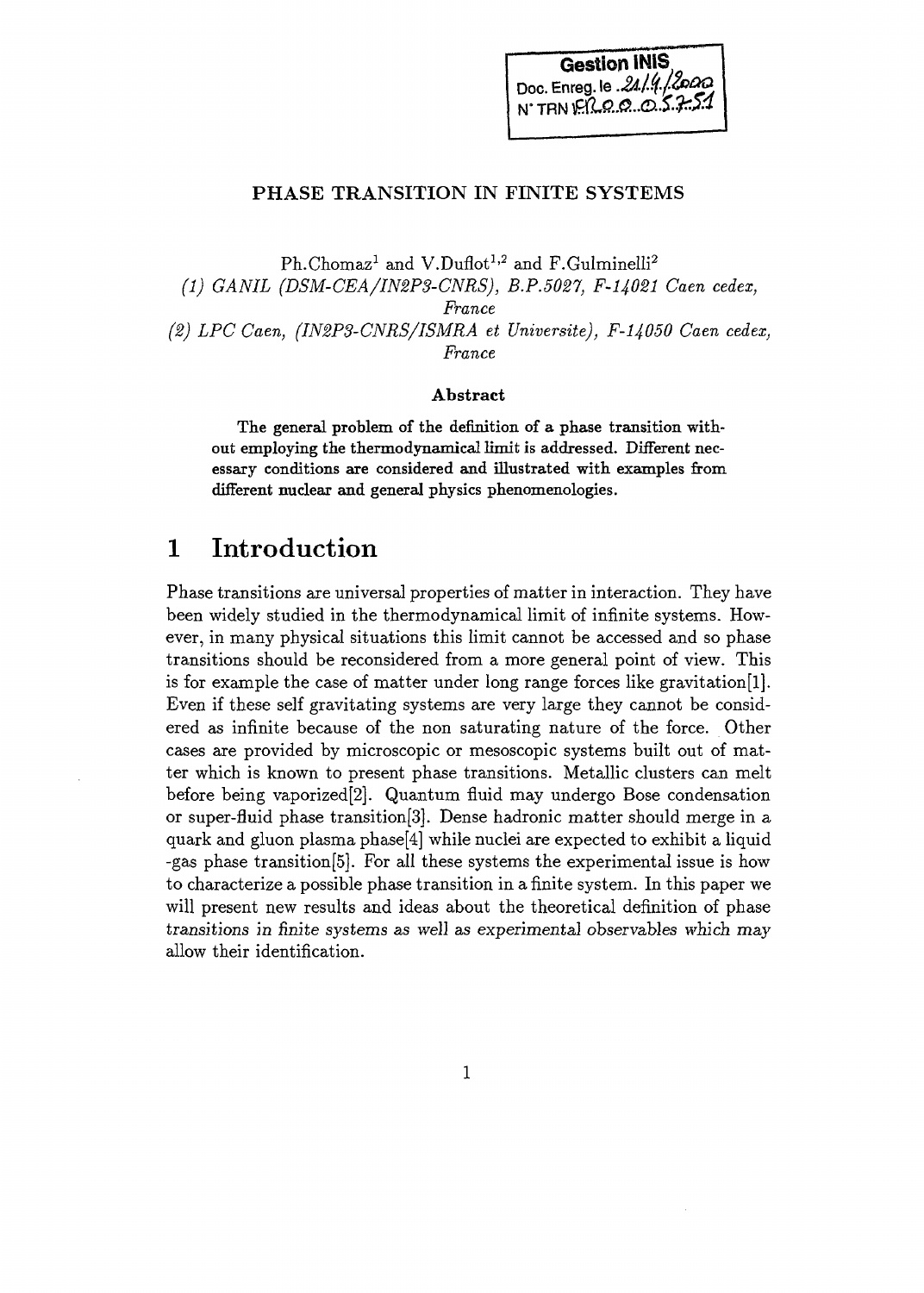

Figure 1: Charge distribution of central events measured for the Xe+Sn reaction at 32 Mev/u by the INDRA collaboration compared to a dynamical spinodal decomposition (left) and a statistical partition at freeze-out (right).

# 2 Dynamics versus thermodynamics

One of the most important challenges of heavy ion physics at intermediate bombarding energies is the identification and characterization of the nuclear equation of states. At high density and temperature the matter should be a plasma of quarks and gluons. Cooling down or being decompressed hadrons should appear. In the low temperature and density region one expects a transition from a Fermi liquid to a gas. Different events are expected to explore the phase diagram. In particular, heavy ion reactions may allow to reach the liquid-gas coexistence zone.

The main problem concerning the possibility to observe a phase transition in the reactions is the fact that collisions are dynamical processes between finite systems which means that collisions are not directly related to the static properties of infinite matter at equilibrium. In the recent years a lot of work has been devoted to the theoretical description of heavy ion collisions. In particular, stochastic mean-field approaches have been able to describe the dynamics of a phase transition in the spinodal region where diluted matter is unstable against small density fluctuations [6]. These approaches are now fully operational and have been used to explain the data obtained in most central events of heavy ion reactions around the Fermi energy. An example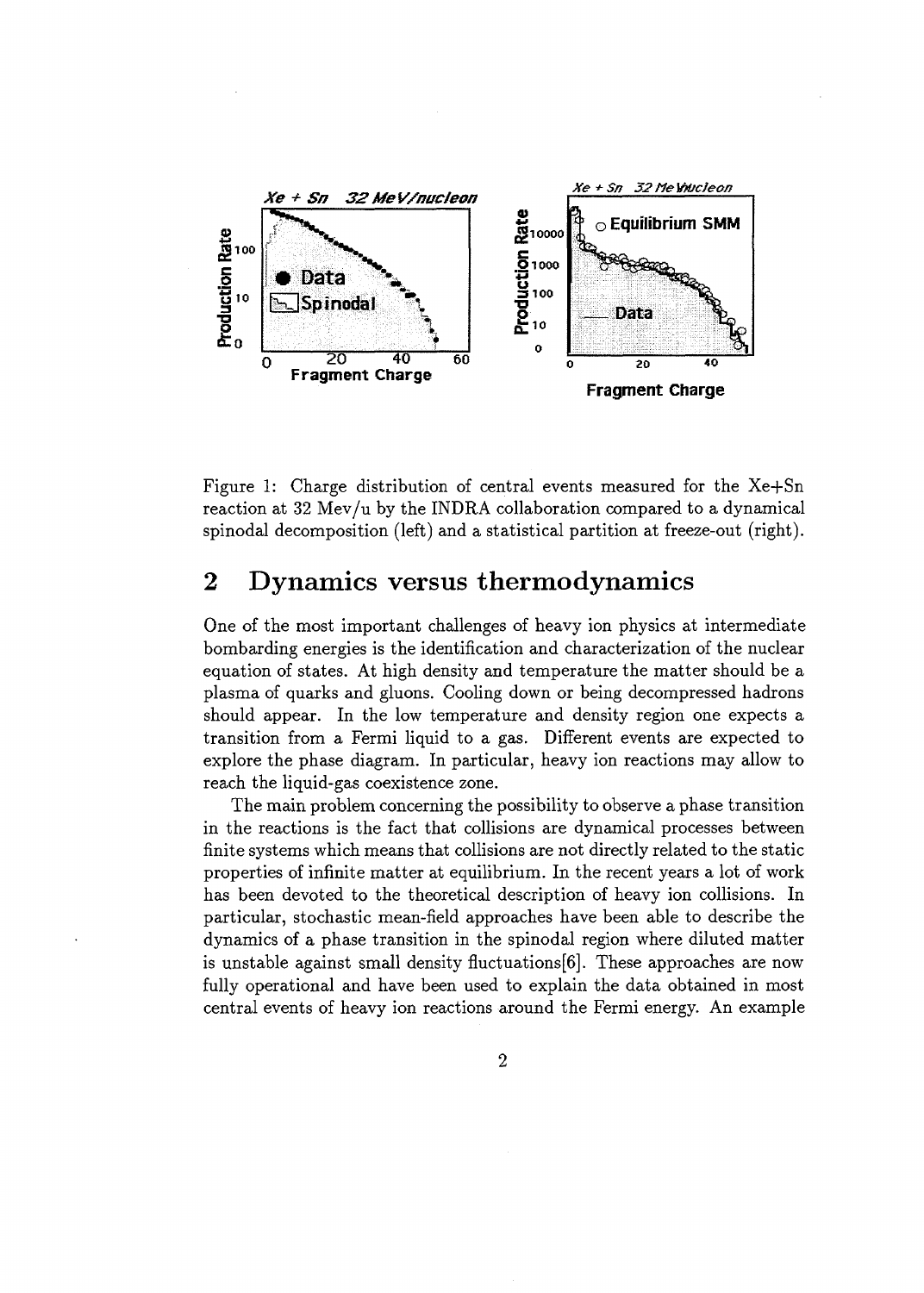

Figure 2: Schematic caloric curve of a system at the thermodynamical limit undergoing a liquid-gas phase transition (left). The right part corresponds to the associated entropy.

of the quality of the reproduction of data is shown in the left part of Figure 1. Calculations of dynamical phase transitions are able to reproduce fragment partitions and also kinetic energy spectra [7]. The puzzling observation is that the main features of the results of dynamical simulations can be fitted using statistical models. In fact statistical approaches assuming equilibrium are known to do an excellent job in reproducing the data as shown in the right part of Figure 1.<sup>1</sup> This tends to demonstrate that spinodal decomposition is a fast way to reach an equilibrium in the sense that it populates the whole phase space. In this sense spinodal decomposition may be compatible with a freeze-out picture even if in dynamical calculations it is difficult to spot a well defined time associated with fragment production. In other words, a dynamical phase transition can lead to an ensemble of events which almost uniformly populate a phase space associated with a freeze-out configuration: if this is true the statistical properties of this configuration and hence the

<sup>&</sup>lt;sup>1</sup>Only recently considering high order correlations it has been possible to show that a fossil signal of the dynamics of the phase transition was present in the data[8].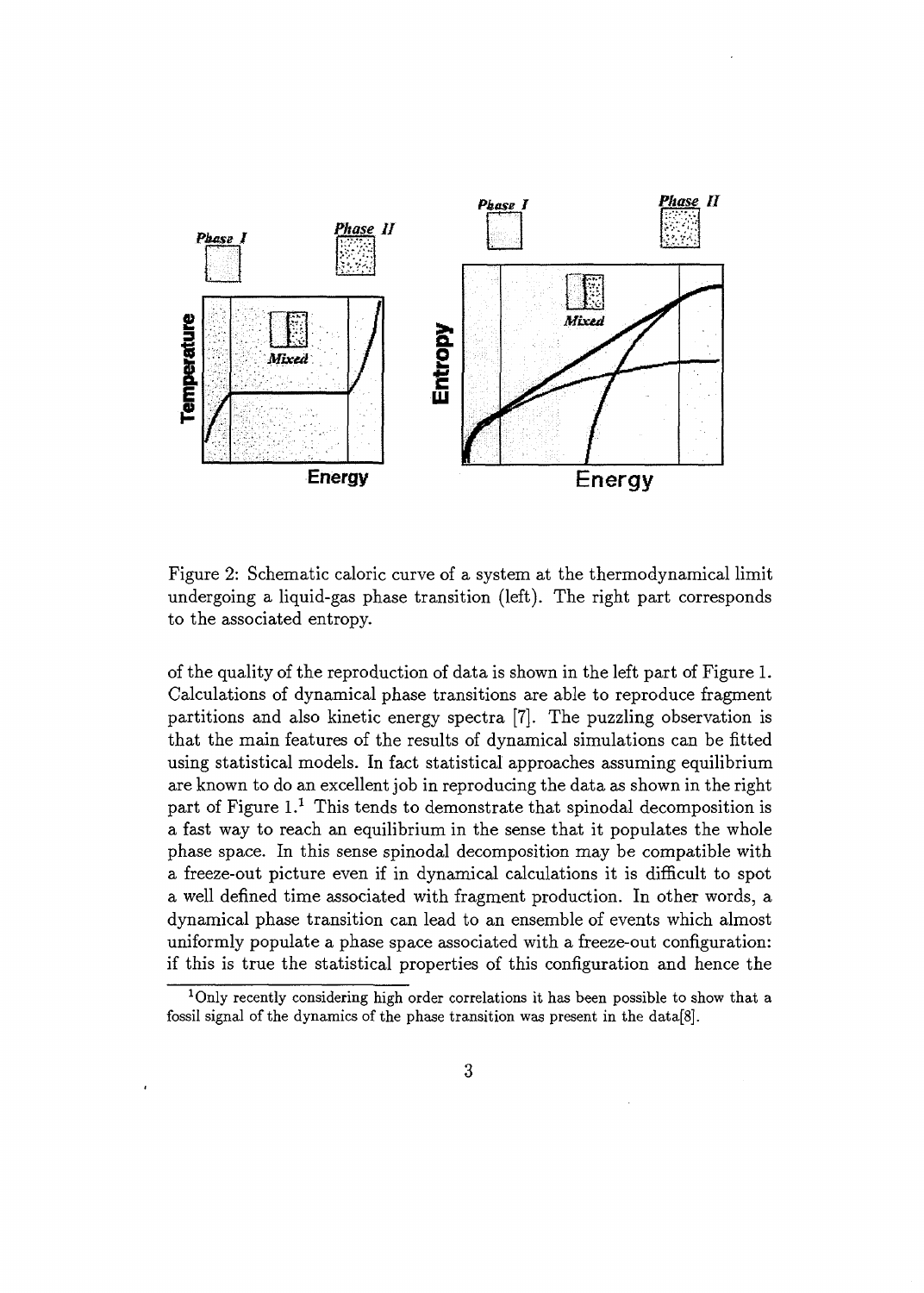equation of state associated with it, can be experimentally accessed. In the rest of this paper we will concentrate on the properties of a statistical ensemble of events without discussing the possible ways to produce it. In particular we would like to study genuine properties of phase transitions in finite systems.

#### 3 From infinite to finite systems

Phase transitions are well defined in infinite systems. They can be identified by non analytical behaviours in thermostatistical potentials. When the first derivative of the potential adapted to the physical situation under study is discontinuous, we are facing a first oder phase transition; conversely when the second derivative is diverging the phase transition is second order. Let us consider a typical first order phase transition such as the liquid-gas phase transition at constant pressure. Bringing more energy in the system the liquid temperature continuously increase up to the transition point were the temperature remains constant until all the liquid is transformed into vapor. The energy cost of this transformation is the latent heat. Then the temperature rises at the typical rate of the gas, as schematically represented in the left part of Figure 2. This behavior comes from a specific anomaly of the entropy of the system. Indeed, in the phase transition region the system can maximize its entropy by mixing a linear combination of the liquid and gas phase. The system should be at the thermodynamical limit meaning that energies and entropies are additive. The result, displayed in the right part of Figure 2, is that the entropy presents a linear behavior in the phase transition region. This corresponds to the well-known Maxwell construction. Since the temperature is the inverse of the energy derivative of the entropy

$$
T^{-1} = \partial_E S \tag{1}
$$

the temperature is constant during the phase transition.

The entropy is the best concept to discuss phase transitions in finite systems. Indeed, it is directly related to the density of states *W* of the system through the relation

$$
S = k \log W \tag{2}
$$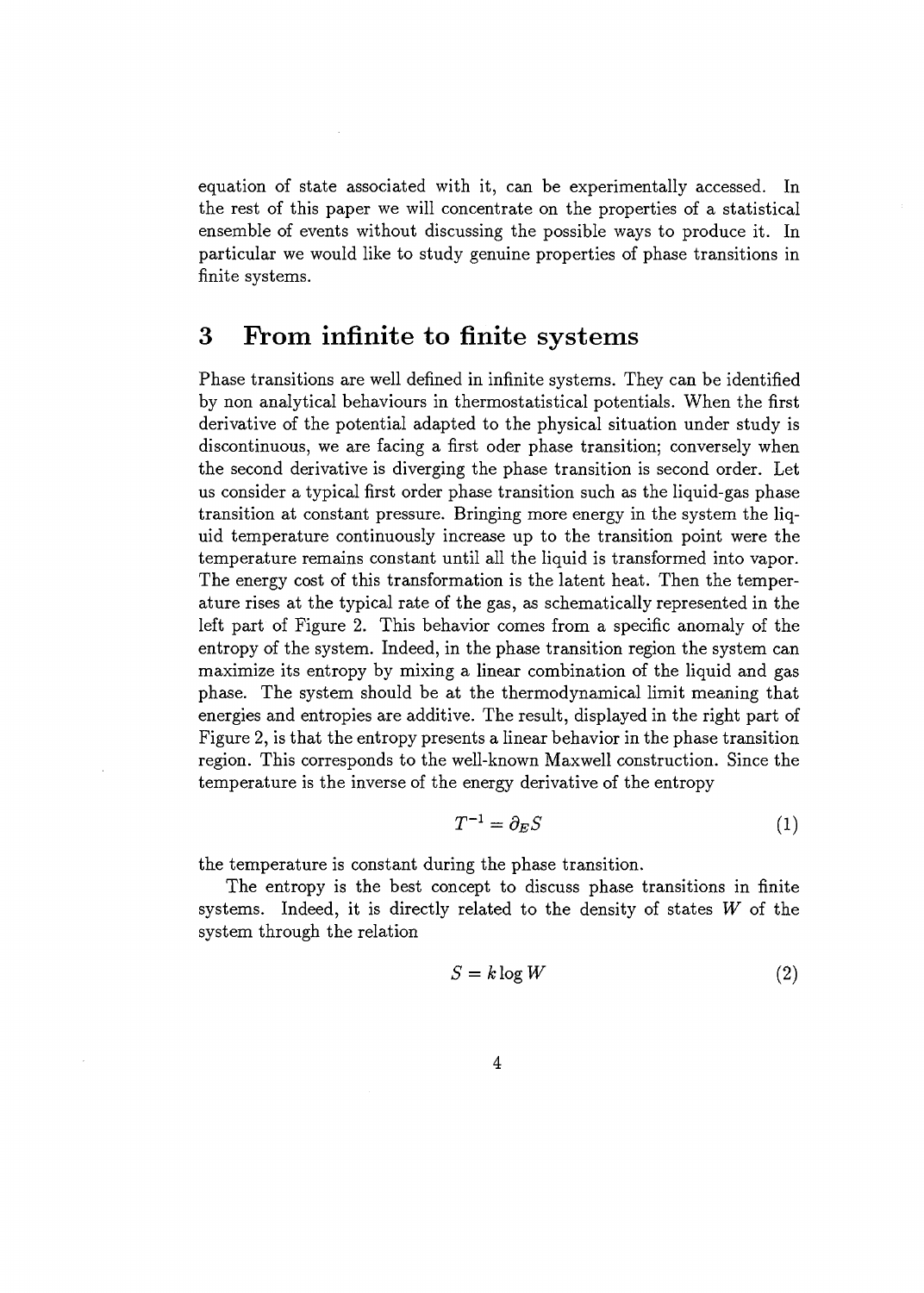

Figure 3: The entropy of a state of a finite system which can exist in two types of states. Since the total number of states is the sum over the different types the density of states is additive and not the entropy which is the logarithm of it.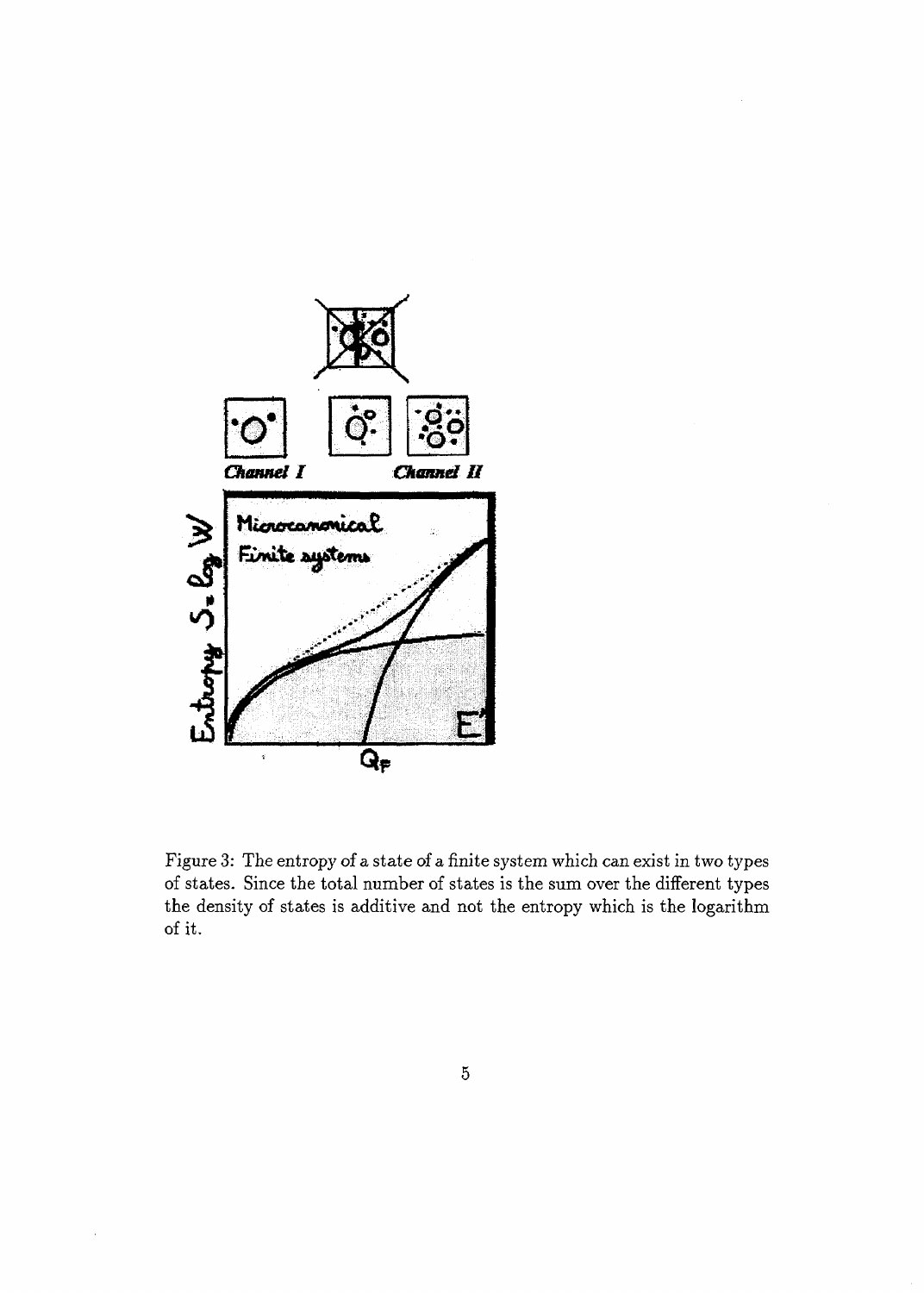In this context a phase transition can be seen as an anomaly in the evolution of the density of states. In particular, a new phase can be seen as the opening of a new type of states. Indeed, let us imagine that we can sort the states of a system in two classes differentiated according to a given observable.In the liquid-gas case this observable can be for example the fragment multiplicity or the size of the largest cluster. For each energy bin, the total number of states is then the sum of the states in the first channel and the states in the second one. Since the total entropy is the logarithm of this sum, the Maxwell construction between the two phases is not recovered as shown in Figure 3. This is due to the finite size of the system. Indeed, the Maxwell construction would correspond to consider partitions which are linear combinations of the two channels. At the thermodynamical limit of an infinite system, their entropy will be simply the weighted sum of each channel entropy as well as their energy would be the weighted sum of their respective energies. However, in a finite system the energy of a mixed event cannot be the sum of the two partial energies because of the presence of a surface term. The same reasoning holds for the entropy which should contain a surface contribution. This results in a depletion in the number of states in the phase transition region and leads to a convex intruder in the system entropy (see Figure 3).

The convex intruder gives a characteristic back-bending in the caloric curve and hence produces negative heat capacities [9]. The presence of such anomalies in the entropy has been proposed to be the generic definition of phase transitions in finite systems[10, 11]. In this respect the microcanonical ensemble plays an essential role since the energy and entropy are its natural state variables and thermodynamical potentials. One can generalize such a definition to the presence of anomalies in any thermostatistical potential, i.e. in the logarithm of any partition sum [11]. In such a case at least one conserved quantity should be controlled and considered as an extensive<sup>2</sup> state variable in order to allow a sampling of partitions in the coexistence zone. Then anomalous convexities can be considered as a signal of phase transitions. The associated equation of states, i.e. the intensive conjugate of the controlled extensive variable which is computed from the derivative of the considered thermodynamical potential, will present a characteristic

 $^{2}$ We define here an extensive variable in its weak sense of a conserved quantity which is defined for any individual statistical realization of the system. An extensive variable has not necessarily to grow linearly with the size of the system. This will however be the case if the system has a thermodynamical limit.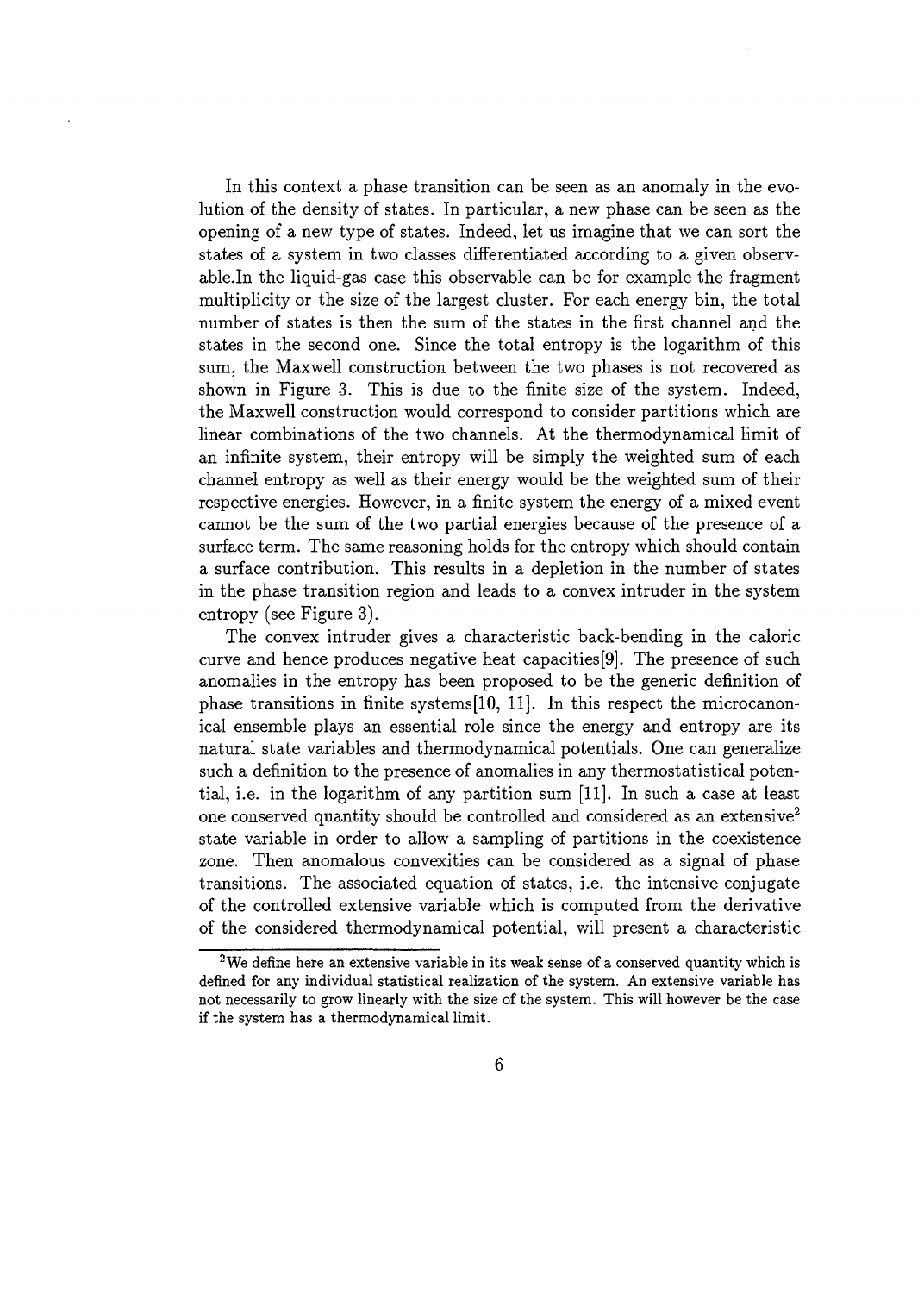

Figure 4: Back-bending behavior in subcritical isotherms in the pressure versus density (upper part) and chemical potential versus mass (lower part) plane for the canonical Lattice-gas model.

back-bending behavior in the case of a first order phase transition. Two examples calculated in the framework of the Lattice-gas model are presented in Figure 4[12, 13]. If the volume of a fluid is used as a sorting variable, the pressure presents a back-bending behavior as a function of the density. Then the compressibility shows a negative branch surrounded by two divergences. Similarly if the number of particles is controlled, a back-bending of the chemical potential will be obtained. It should be noticed that because of the correspondence between the Ising and Lattice-gas model this backbending is also a back-bending of the magnetic field as a function of the magnetization. This means that the magnetic susceptibility of a finite system in a first order phase transition presents two divergences and a negative branch. Finally, when energy is used as a sorting variable, a back-bending is seen in the caloric curve corresponding to a negative branch for the heat capacity[9, 12, 14].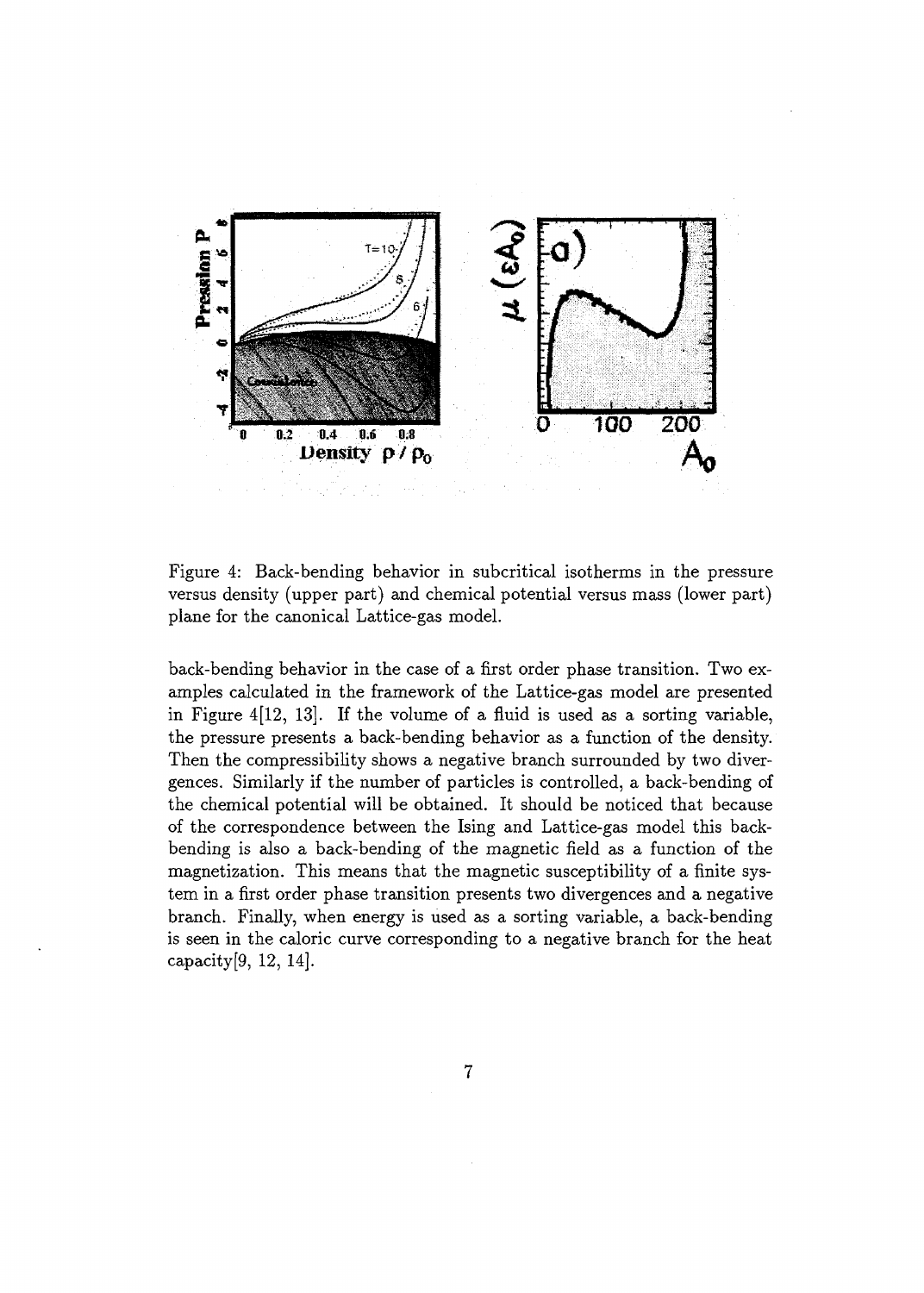## 4 A simple model for a state change

In order to clarify the physics involved in the back-bending of the caloric curve let us consider the simplest possible case : the state change from one dimer to two monomers. This is a system with only two particles in a box which can exist in two states :

- a bound state bounded by an energy  $-e$ , this dimer can move in the box of volume *V* so that its density of states is  $W_1(E) \propto V\sqrt{E+e}$
- a state with two free monomers which corresponds to a free density of  $\mathcal{W}_1(E) \propto V^2 E^2$

Then the total density of states is  $W(E) = W_1(E) + W_2(E)$ . For negative energies from  $-e$  to 0 the system can exist only as a dimer while at 0 a new channel opens in competition with the first one (see Figure 5). Depending upon the volume the entropy  $S(E) = \log W(E)$  may present an anomaly and a convex intruder as shown in the same Figure 5.

Having computed the entropy we can derive the microcanonical caloric curve using equation (1) above. The result is presented in Figure 6 as a function of the density. At low density the caloric curve presents a back-bending characteristic of a first order transition of state. Indeed the heat capacity there presents two divergences and a negative branch. The negative heat capacity region corresponds to a transition region in the state diagram. At low densities (large volumes) the transition from one dimer to two monomers proceeds via an anomalous region.

The important question now is the link between the observed anomaly in a small system and the possible phase transition which is rigorously defined only in an infinite system. The observed anomaly is indeed related to a transition between two types of states but this is not sufficient to claim that it is associated with a phase transition. As a matter of fact, this model can be extended to a larger and eventually an infinite number of constituents in two different ways:

• On one hand we can allow many body correlations connecting an arbitrary number of particles together to form a polymer or a liquid-like phase. In such a case when we go to the thermodynamical limit the transition observed in the two body system goes towards a phase transition.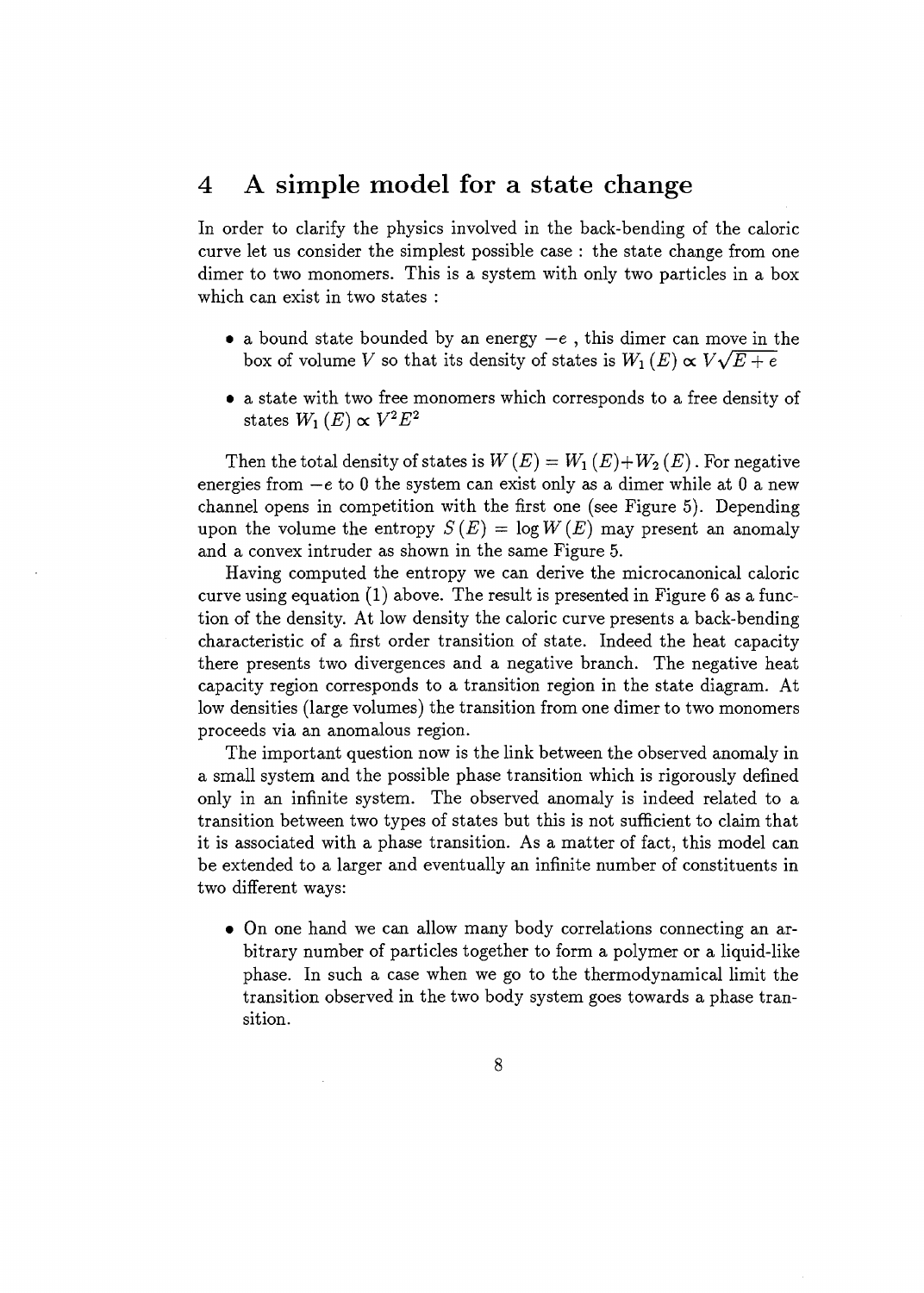

Figure 5: Illustration of a classical two-state two-body thermodynamics. Left side: density of one body and two body states, and total density of states as a function of the system energy. Right side: entropy as a function of density and energy.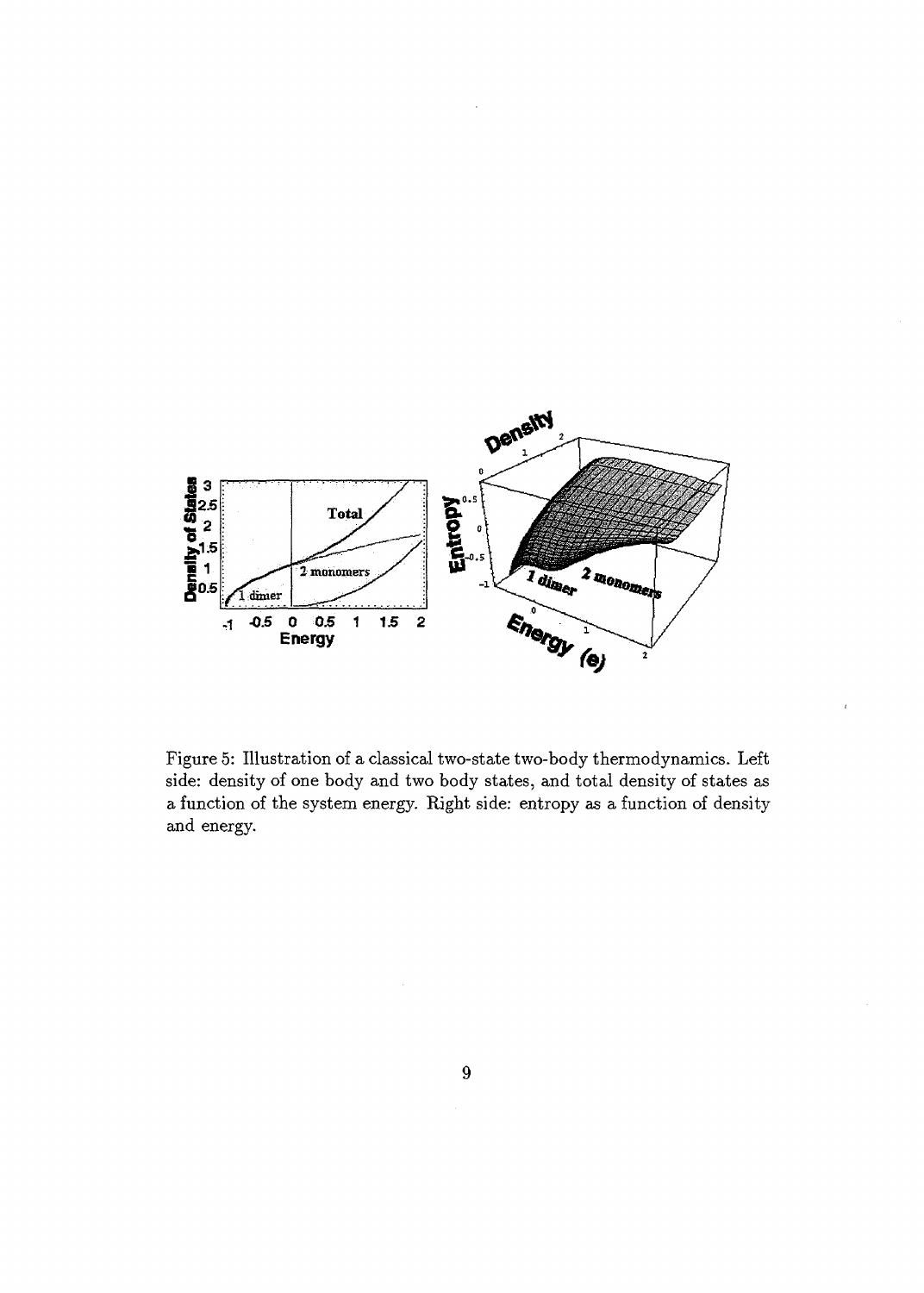

Figure 6: Bottom left: the microcanonical caloric curve of the one-dimer/twomonomers model presenting a back-bending. Top: the associated heat capacity with a negative region at low density. Bottom right: the caloric curve computed in the canonical ensemble.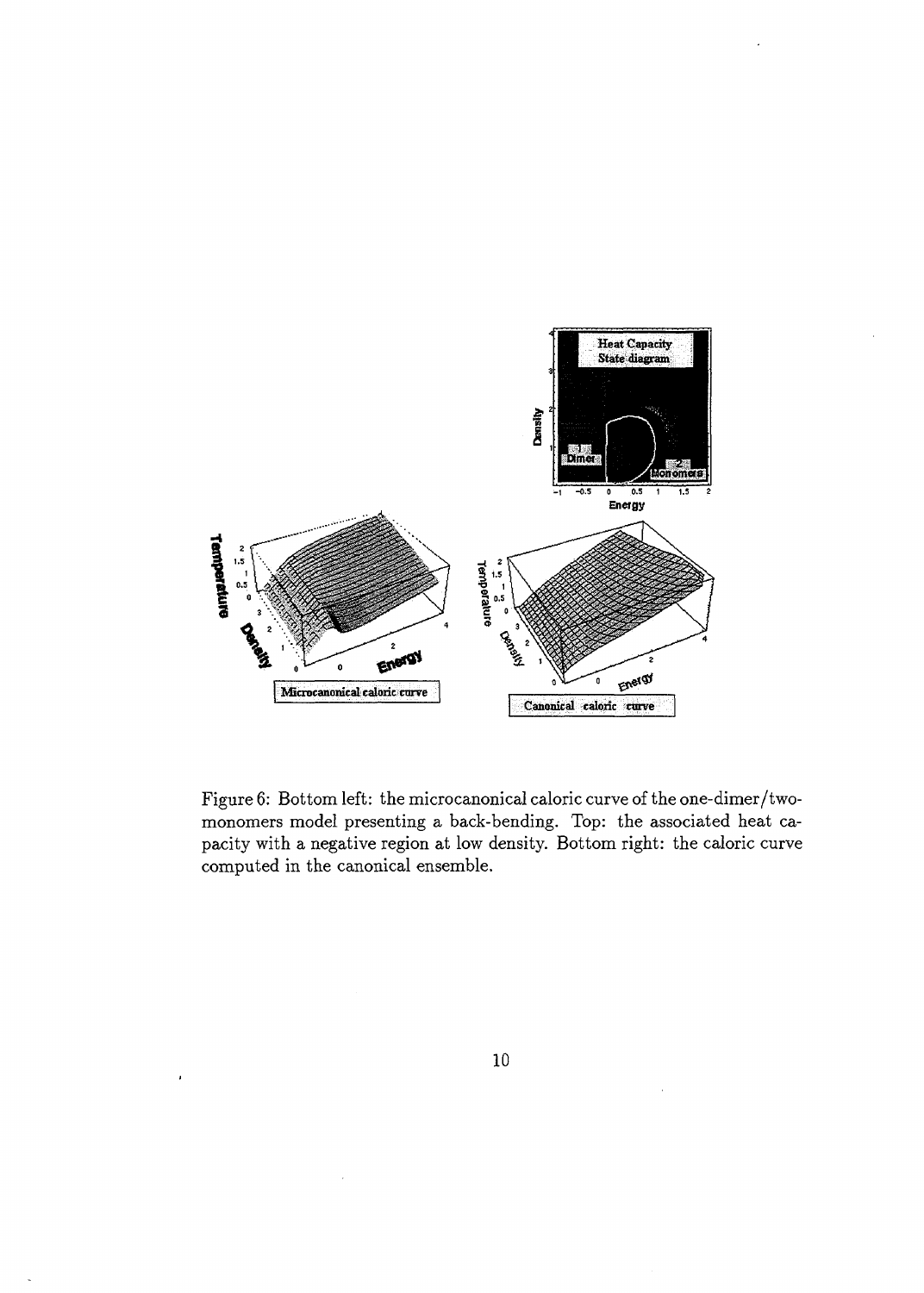• In a second model only two body bindings (dimers) can be allowed even for a many body system. Then the situation is analogous to ionization which is known to only present a cross-over from a dimer gas to a plasma without going through a phase transition region.

Therefore it is clear that the presence of a back-bending in an equation of state is not sufficient condition to claim that we observe the scar of a phase transition. Other arguments should be presented.

First, the canonical case should be studied because in the infinite system canonical and microcanonical calculations should give the same thermodynamics in the phase space regions which are accessible to both approaches. Even in a finite system the canonical equation of states cannot present backbending regions in the temperature versus energy plane since the temperature is the controlled parameter. However, if the microcanonical back-bending corresponds to a phase transition, the canonical caloric curve should also present a slope change between two different regimes which goes towards a plateau as the number of particles is increased. For our model it is shown in Figure 6 that this is not the case in agreement with the idea that the dissociation of a dimer gas into a monomer "plasma" is not a phase transition.

### 5 State changes versus phase transitions

This is in fact an old discussion in physics. For example the link between the back-bendings of rotational bands and a superfluid phase transition has been extensively discussed in the literature[15]. However, it has been shown that the back-bending phenomenon in this case corresponds to a single particle effect rather than to a collective transition.

The same discussion holds for the detailed study of the level density which is expected to present fluctuations when measured with enough energy resolution. A very interesting and precise study of the level density at low spin of heavy nuclei between 0 and 10 MeV of total excitation energy is reported in ref.[16]. Many fluctuations are seen related to the threshold effect for the onset of new degrees of freedom (breaking of nucleon pairs and quenching of the pair correlations). These fluctuations induce oscillations of the microcanonical temperature but again they do not correspond to a phase transition because they are associated to single particle effects and not to collective macroscopic changes of the involved state structure. Once again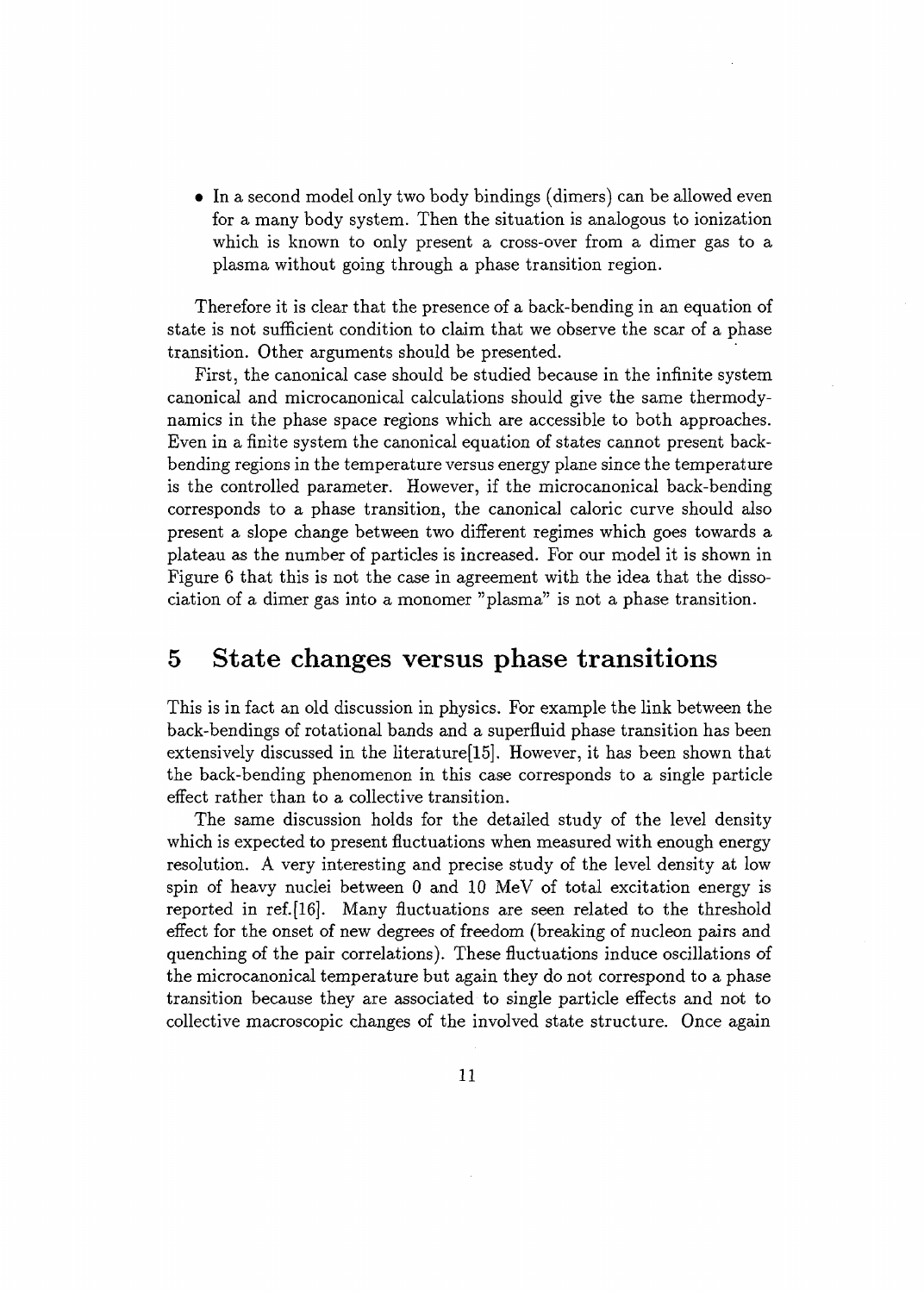this can be easily understood by looking at the canonical case in which these small anomalies are simply washed out and a Fermi gas density of states is recovered [16]. The observed microcanonical negative heat capacities in this case cannot be considered as a signal of a phase transition.

If we now consider cases for which we know that the infinite system does present a phase transition such as in the melting case  $[17, 18]$  and in the liquid-gas phase transition[19, 14] we observe that the microcanonical phase transition signal survives in the canonical case[2]. This is displayed for the liquid-gas phase transition in the context of the Lattice-gas model in Figure 7[12]. If for the canonical calculation the energy is defined as the average over the energy distribution, a smooth behavior is observed linking the liquid to the gas phase with however a clear slope change. If the canonical energy is taken as the most probable value of the energy distribution, the phase transition jump corresponding to the latent heat is visible already for a finite system (216 particles for the calculation presented in Figure 7). When both ensembles reach the same caloric curve, i.e. at the thermodynamical limit, one then observes an anomaly which corresponds to the Maxwell construction. This demonstrates that we are facing a phase transition.

Another important signal of a phase transition is to spot a macroscopic collective change in the states involved in the microcanonical back-bending. For example the existence of an order (symmetry) or an order parameter (such as the density variation or the size of the biggest fragment) which will survive when the thermodynamical limit will be taken and which is already present in the finite system, is a strong signal of the phase transition. As an example the top part of Figure 7 displays the size distribution of clusters in the Lattice-gas model at an energy lower (left) and higher (right) than the back-bending region. In the "gas" phase the distribution is monotonically decreasing, while in the "liquid" phase a peak at high mass is seen corresponding to the reminiscence of the infinite percolation cluster. The region of the temperature back-bending (central panel) corresponds to a liquid fraction composed of fragments of a size comparable to the gas fraction.

## 6 Conclusions

In this contribution we have looked for relevant signals of a phase transition in a finite system. We have stressed the fact that a necessary condition is that a curvature anomaly should be present in the thermostatistical potential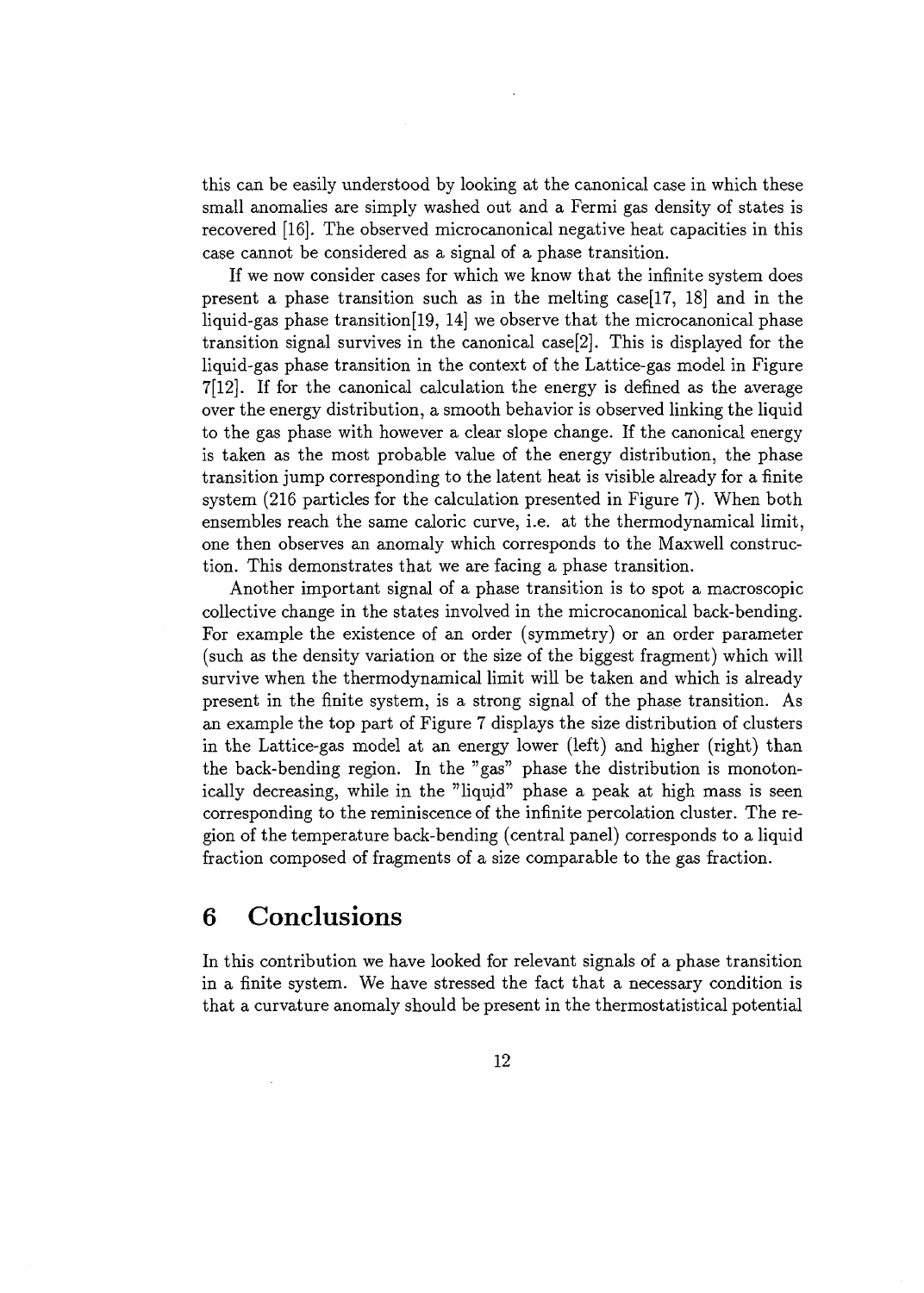

Figure 7: Top part: size distribution of the microcanonical Lattice-gas model at three different energies corresponding to the two increasing branches of the caloric curve (right and left parts) and in the middle of the negative heat capacity region (central panel). Lower part: microcanonical and canonical caloric curve in the subcritical region of the Lattice-gas model phase diagram (see text).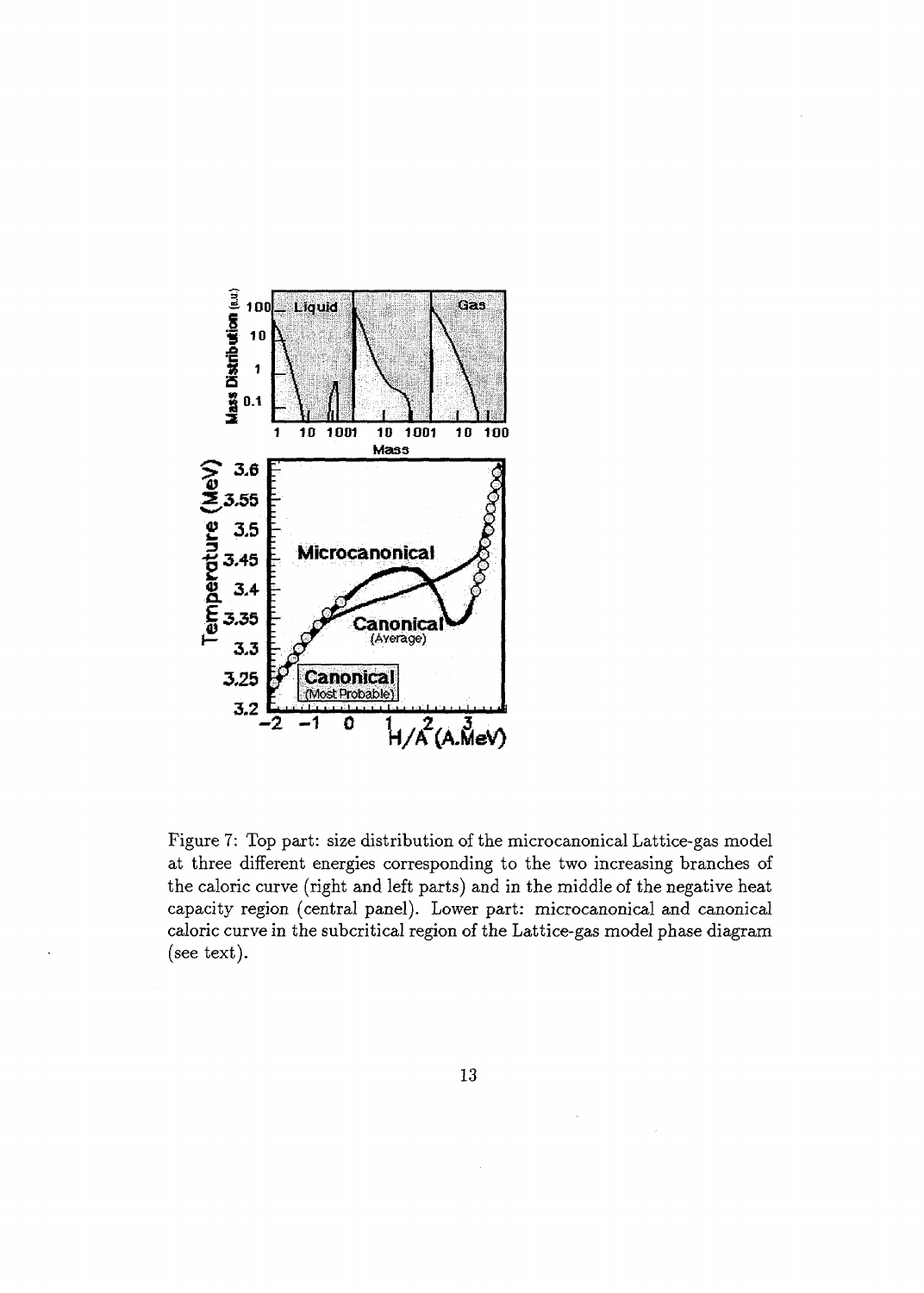of the finite system. In particular one should consider a statistical ensemble with one extensive variable controlled in order to sample the interior of the phase transition region. In such a case one expects to observe an anomalous back-bending in the conjugated intensive variable which shows the presence of a transition between two types of states.

This observation is a necessary but not sufficient condition for the anomaly to be related with a phase transition. Indeed, one should also look to the behavior of the system in other statistical ensembles (for example the canonical one for the microcanonical back-bending in the caloric curve). At the thermodynamical limit all ensembles should converge to the same phenomenology of the Maxwell construction for a first order phase transition. Therefore, anomalies as a function of an extensive variable should also be associated with a well defined slope change when the conjugate intensive variable is constrained.

Finally, a phase transition is associated with a qualitative change of a macroscopic observable such as an order parameter which should already be present in the finite system and which should be used to spot a phase transition signal in a finite system.

#### References

- [1] W. Thirring, Zeit. Phys. 235 (1970) 339.
- [2] M. Schmidt et al., H. Haberland, Phys. Rev. Lett. 79, 99 (1997); Nature 393, 238 (1998);
- [3] T. Hijmans, Physics World 12, 20 (1999); A. I. Safanov et al., Phys. Rev. Lett. 81, 4545 (1998); D.G. Fried et al., Phys. Rev. Lett. 81, 3811 (1998).
- [4] Proceedings of "Quark Matter 1997", Nucl. Phys. A 638 (1998) lc-610c.
- [5] P.J. Siemens, Nature 305 (1983) 410; M.W. Curtin, H. Toki, D.K. Scott, Phys. Lett. B 123 (1983) 289.
- [6] Ph. Chomaz, Ann. Phys 21 (1996) 669
- [7] M.F. Rivet et al, Phys. Rev. Lett. B430 (19998) 217
- [8] B.Borderie et al., contribution to this conference.